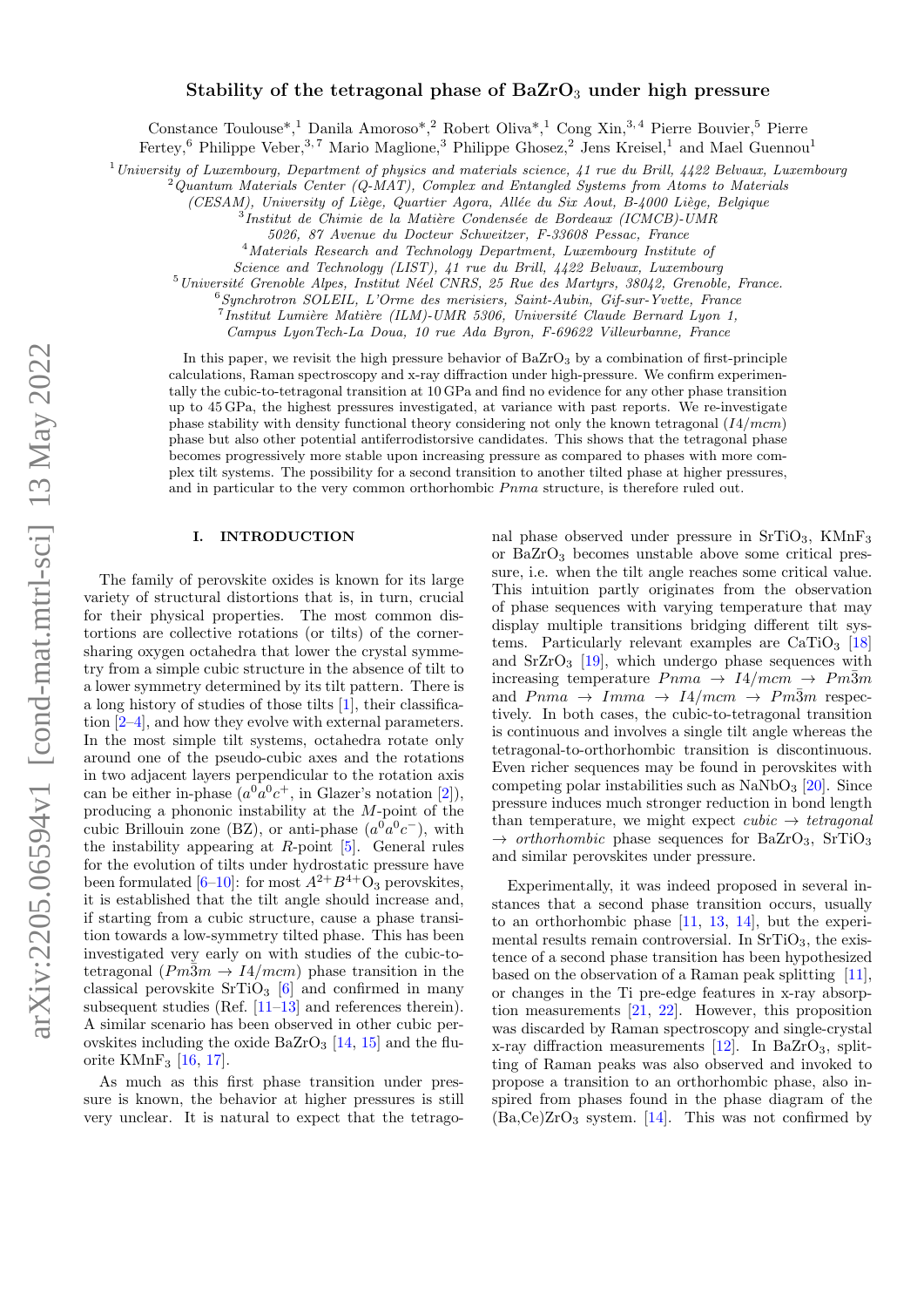the high-pressure x-ray study in Ref. [\[15\]](#page-8-9). At the theoretical level, we are not aware of studies of the competition between different AFD phases. Instead, predictions have been made for the appearance of ferroelectricity in combination with tilts in  $BaZrO<sub>3</sub>$  at high enough pressures [\[23–](#page-8-18)[25\]](#page-8-19). Also, the possibility for transitions to completely different polymorphs has been considered [\[26,](#page-8-20) [27\]](#page-9-0). A transition to a post-perovskite phase in particular was predicted to occur at pressures as low as 70 GPa and cause a first-order transition into a semiconducting orthorhombic phase with a 7.9% volume collapse. These two predictions have not found experimental confirmation yet.

 $BaZrO<sub>3</sub>$  is a particularly relevant model system to study the evolution of tilts under pressure. It is experimentally cubic at ambient pressure and down to  $0K$ , but has an antiferrodistortive instability revealed by density functional theory (DFT) that has been attracting a great deal of attention from a theoretical point of view [\[28–](#page-9-1)[32\]](#page-9-2). This stirred discussions about its true ground state and the possible consequences of this instability on physical properties, such as the existence of locally distorted nanodomains, which were recently observed by electron diffraction and pair distribution function [\[33\]](#page-9-3) or the anomaly of its dielectric constant [\[28,](#page-9-1) [29\]](#page-9-4). Besides, unlike in  $SrTiO<sub>3</sub>$  and  $CaTiO<sub>3</sub>$  [\[34,](#page-9-5) [35\]](#page-9-6) where the polar instability at the zone center plays a major role, only the zone boundary tilt mode is unstable in  $BaZrO<sub>3</sub>$  which makes it a comparatively "pure" tilt system. Finally it has been shown that several antiferrodistortive phases are nearly degenerate at ambient pressure [\[36\]](#page-9-7), specifically the tetragonal  $I4/mcm$   $(a^0a^0c^-$  in Glazer notation), the orthorhombic  $Imma(a^-b^0a^-)$  and the rhombohedral  $R\bar{3}c$  ( $a^-a^-a^-$ ). This situation leaves the energy landscape particularly open for the stabilization of multiple phases and the existence of multiple phase transitions under pressure.

In this paper we revisit the behavior of  $BaZrO<sub>3</sub>$  under hydrostatic pressure with the objective to clarify its phase sequence. We show experimental data by Raman spectroscopy and x-ray diffraction, discuss their interpretations and comparisons with the literature. Our measurements provide strong arguments for excluding other transitions than the known cubic-to-tetragonal, and by this challenge past claims in the literature. We then present results of first-principle calculations to get indepth understanding of these results and discuss them in the light of general considerations on the energetics of octahedra tilts in perovskites. The similar case of  $SrTiO<sub>3</sub>$ is also discussed for comparison.

### II. METHODS AND EXPERIMENTAL DETAILS

Single crystal samples were prepared from a crystal purchased from Crystal Base Co. Ltd. and grown by the tri-arc Czochralski method, as described and characterized in Ref. [\[37\]](#page-9-8).

We performed single crystal Raman measurements under pressure up to 20 GPa in a membrane-type diamond anvil-cell (DAC) with a  $600 \,\mu m$  culet size using a 4:1 methanol-ethanol solution as pressure-transmitting medium. Pressure was measured in situ with two ruby balls inserted in the chamber together with the  $BaZrO<sub>3</sub>$ single crystal sample. The two ruby were giving the same pressure up to the highest pressures showing good hydrostaticity. The spectra were recorded using a 532 nm laser line and a Renishaw inVia confocal Raman spectrometer calibrated using the 521 cm−<sup>1</sup> phonon mode of Silicon.

Two sets of powder x-ray measurements were performed at the ID27 beamline of the ESRF synchrotron facility. Both measurements were performed using Neon as a pressure transmitting medium. A monochromatized x-ray radiation source of wavelength 0.3738 A and a two dimensional charge-coupled device detector (MAR-CCD) with a pixel size of 79 µm were used. A Silicon powder standard was used to calibrate the distance of the detector and other geometry parameters. For the first set, powdered  $BaZrO<sub>3</sub>$ , refered to here as sample S1, was loaded on a DAC with a culet size of  $300 \,\mathrm{\upmu m}$  and diffraction patterns up to 16.5 GPa with pressure steps of 0.7 GPa were obtained. The second set of measurements were performed up to 45 GPa using a DAC with a culet size of  $250 \text{ µm}$  and a second powder sample of  $BaZrO<sub>3</sub>$ , called S2, prepared as before. The pressure was determined from the ruby calibration method [\[38\]](#page-9-9) and the standard deviation in pressure measurement was of less than 1%, ensuring a good hydrostaticity [\[39\]](#page-9-10). The data was analyzed by full Rietveld refinements using FULL-PROF software  $[40]$ . The refined parameters are; i) the scale factor, *ii*) manually chosen linearly interpolated background at 15 points, *iii*) lattice parameters  $\alpha$  and  $c, iv)$  fractional coordinates, v) isotropic thermal parameters and vi) shape and broadening parameters. The peak shapes were described with a pseudo-Voigt function. The profile parameters  $u, v, w, lx$  and  $ly$ , which determine the resolution function (see FULLPROF manual), were obtained from the refinement of a high-purity silicon standard.

For single crystal XRD measurements, two small crystals with different orientations were loaded into a DAC and gave essentially identical results; the corresponding data will labelled as sample S3 in the following. Measurements were performed in the CRISTAL beamline of the SOLEIL synchrotron facility. A monochromatized xray radiation source of wavelength of 0.415 79 A and a two dimensional charge-coupled device (2D CCD, Rayonix SX165) with a pixel size of 79 µm and a diameter of 165 mm were used. A ruby single crystal and Lanthanum hexaboride  $(LaB_6)$  powder were used to calibrate the geometrical parameters of the diffractometer and the wavelength respectively. The pressure inside the 600 µm culet-sized DAC was determined from the diffraction of powdered gold included near the samples and its reported equation of state (EoS) [\[41,](#page-9-12) [42\]](#page-9-13). Helium was used a pressure-transmitting medium. The experiment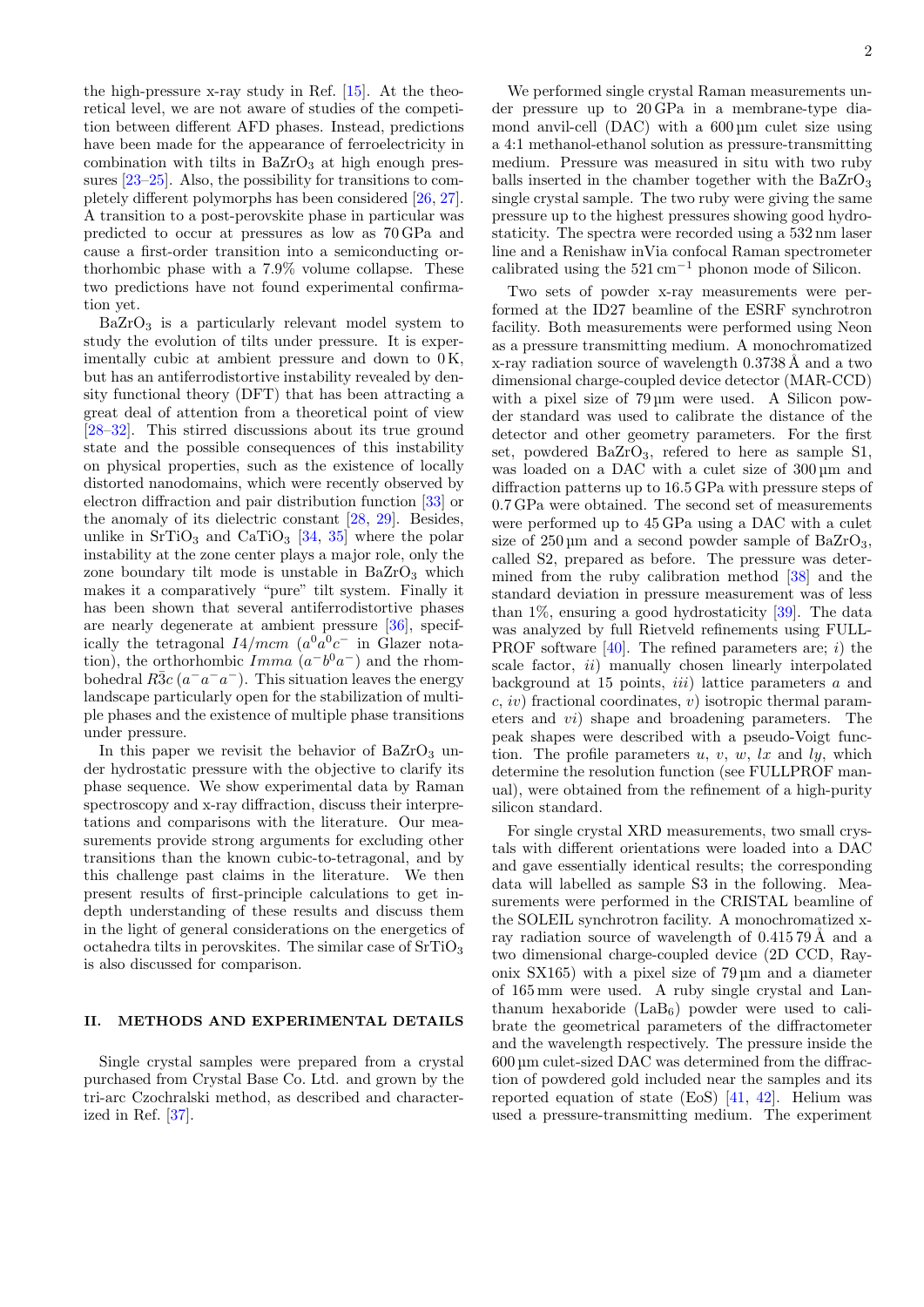was conducted up to 12.5 GPa at which point the diamonds got damaged, impeding to carry out a full structural refinement at higher pressures.

First-principle calculations of structural and dynamical properties rely on DFT and density functional perturbation theory  $(DFPT)[43]$  $(DFPT)[43]$ , as implemented in the ABINIT package [\[44–](#page-9-15)[46\]](#page-9-16). The exchange-correlation potential was evaluated within the generalized gradient approximation (GGA) using the Wu-Cohen (WC) functional [\[47\]](#page-9-17), which provides us with good description of the structural properties of the cubic phase and a lattice parameter  $a_0$  of about  $3.184 \text{ Å}$  – cf. experimental  $a_0 \simeq 3.195$  Å (Fig. [2.](#page-5-0)c) and lattice dynamics reported in our previous work  $[36]$  – correcting the reported overestimation within the more conventional Perdew-Burke-Ernzerhof (PBE) functional [\[31\]](#page-9-18). Norm-conserving pseudopotentials [\[48\]](#page-9-19) have been employed with the following orbitals considered as the valence states: 5s, 5p, and 6s for Ba  $4s$ ,  $4p$ ,  $4d$ , and  $5s$  for  $Zr$ , and  $2s$  and  $2p$  for O. The energy cutoff for the expansion of the electronic wave functions has been fixed to 45 Ha and we used a  $6\times6\times6$  k-point mesh for the Brillouin zone sampling. Phonon calculations have been performed on the fully relaxed cubic and antiferrodistortive (AFD) structures, for which the structural optimization reached values of below  $\sim 10^{-4}$  eV/Å. The q-points for the phonon dispersion curves of the 5-atom cubic BaZrO<sub>3</sub> included Γ, X, M, R, and the  $\Lambda$  point from  $\Gamma$  to R of the simple cubic Brillouin zone. For the comparison with the Raman data and analysis, phonon frequencies of the AFD structures have been calculated at the Γ point. Symmetry analysis of the phonon modes was done with the help of programs from the Bilbao crystallographic server [\[49,](#page-9-20) [50\]](#page-9-21) and the ISOTROPY Software Suite [\[51\]](#page-9-22).

#### III. RESULTS AND DISCUSSION

#### <span id="page-2-0"></span>A. Raman spectroscopy

The Raman spectra collected under pressure up to 21 GPa are shown in Fig. [1.](#page-3-0)a and [1.](#page-3-0)c. At ambient pressure, in the cubic phase,  $BaZrO<sub>3</sub>$  has no Raman active phonon modes but nonetheless exhibits an intense Raman spectrum consisting in broad second-order bands as described in Ref. [\[36\]](#page-9-7) and references therein. Upon increasing pressure, this second-order spectrum weakens. At 10 GPa, some additional sharp peaks emerge, revealing the activation of Raman modes due to the structural phase transition. In addition, a soft mode comes into view from lower frequencies with high intensity (Fig[.1.](#page-3-0)a), followed by a second soft mode at lower wavenumbers only visible when measuring very close to the quasi-elastic line (Fig[.1.](#page-3-0)c). The frequency evolution under pressure of the Raman peaks, fitted with Lorentzian functions, is shown in Fig. [1.](#page-3-0)b and [1.](#page-3-0)d. The hard modes exhibit slopes ranging from  $0.9\,{\rm cm^{-1}\,GPa^{-1}}$ to  $2 \text{ cm}^{-1} \text{ GPa}^{-1}$  (see Fig[.1.](#page-3-0)b and [1.](#page-3-0)d).

An assignment of the modes appearing at the transition can be done with the help of the analysis detailed in our previous paper [\[36\]](#page-9-7) and partially reproduced in Table [I.](#page-3-1) The mode that appears at  $124 \,\mathrm{cm}^{-1}$  is assigned to Ba motion and the mode appearing at  $384 \text{ cm}^{-1}$  to oxygen octahedra shearing modes, while the soft modes are known to correspond to tilts of the octahedra. Only the totally symmetric soft mode can be followed with accuracy, the lower energy soft mode (visible in Fig[.1.](#page-3-0)c and fitted in Fig[.1.](#page-3-0)d) gets lost in the quasi-elastic line at low pressures. Note that the hard mode appearing at  $124 \text{ cm}^{-1}$  (at  $140 \text{ cm}^{-1}$  at  $20 \text{ GPa}$ ) has an asymmetric profile at higher pressures, which may indicate the presence of two close overlapping bands.

Our single crystal spectra are overall in agreement with the powder spectra previously reported by Chemarin et al. [\[14\]](#page-8-8), but also differ in some aspects. The major difference is that an intense peak appears in the powder spectrum at the phase transition and reaches 680 cm−<sup>1</sup> at 20 GPa. On our single crystal spectra, we do observe a feature that becomes visible at 634 cm−<sup>1</sup> around 11- 12 GPa and hardens up to  $670 \text{ cm}^{-1}$  at 19 GPa (Fig. [1.](#page-3-0)a) which can correspond to the third hard mode observed in Ref. [\[14\]](#page-8-8), but with significantly less intensity. This difference in intensity presumably arises from orientation effects due to selection rules, as will be discussed in the following.

Next, we focus on the identification of the symmetry of the high pressure phase. In Ref. [\[14\]](#page-8-8), the first high pressure phase is identified as  $R\bar{3}c$  by analogy with the Raman spectrum of  $Ba_{0.9}Ce_{0.1}ZrO_3$ , and because the Raman modes appear first as single peaks. It is then proposed that a second phase transition occurs at higher pressures based on the splitting of the hard Raman modes located around 150 and 380 cm<sup>−</sup><sup>1</sup> . However, as stated in our previous study, identifying the high pressure structure from Raman spectra may not be as easy an anticipated. This is because, even though the number of Raman active modes is theoretically different, they all originate from the same degenerate modes at the R point of the cubic phase, so that differences between the tetragonal, orthorhombic and rhombohedral structures are only revealed by small peak splittings that scale with the very small distortion of the unit cell, and mode polarizations that are difficult to appreciate without performing polarized experiments. In such a context, identifying the correct number of Raman active modes can be troublesome.

In order to properly identify the high-pressure phase, we provide in Table [I](#page-3-1) the wavenumbers of the Raman active modes computed by DFPT at 20 GPa for the three considered phases with antiphase tilts (tetragonal  $I4/mcm$ , orthorhombic  $Imma$  and rhombohedral R3c) together with our experimental Raman values at 20 GPa. From this table, we make the following observations. First, the orthorhombic phase can be easily distinguished from the two others mainly by three criteria;  $i$ ) splitting of the soft mode into three modes instead of two,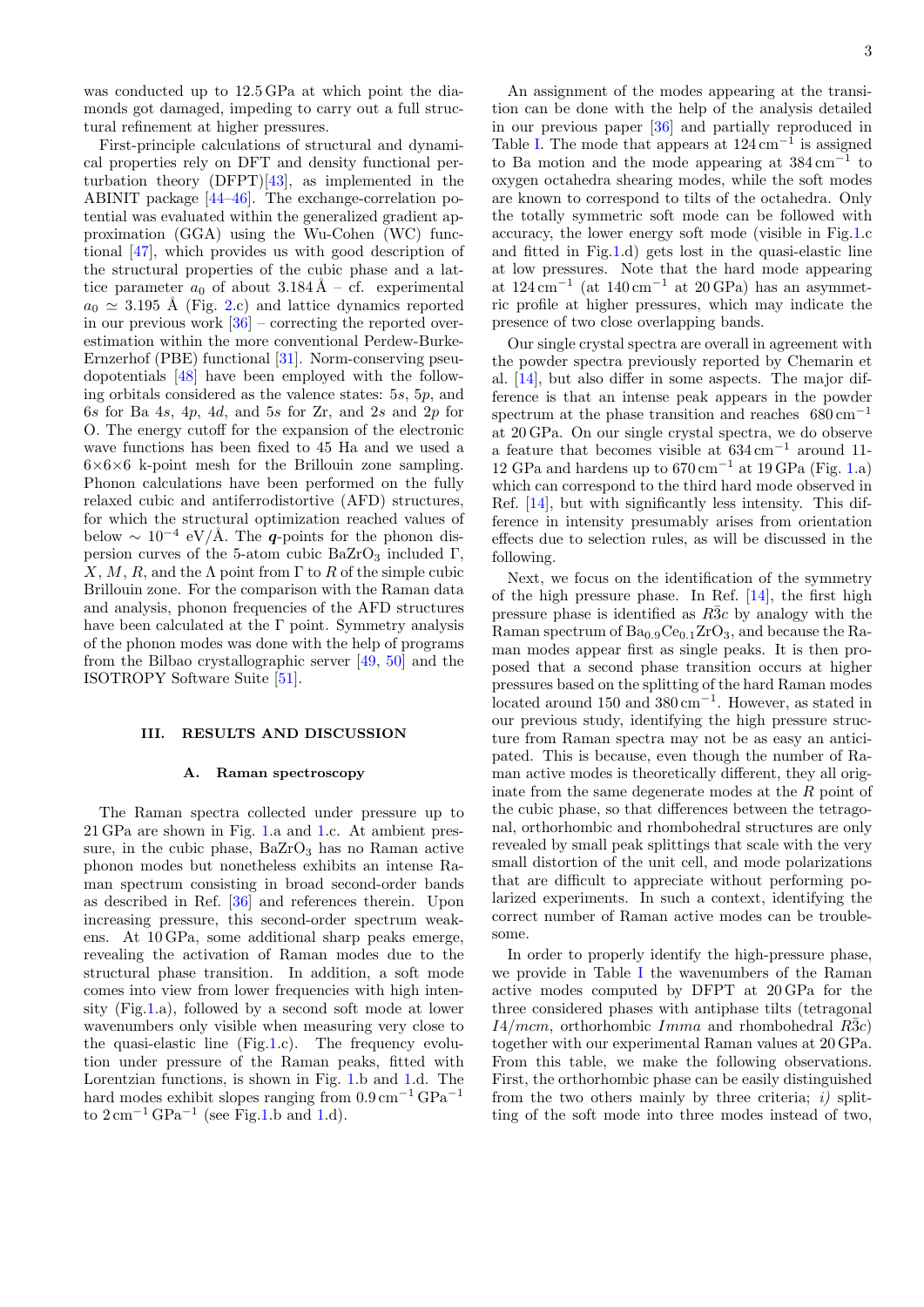

<span id="page-3-0"></span>FIG. 1. Raman spectra of BaZrO<sub>3</sub> single crystals under pressure (a) from 0 to 19 GPa, when increasing the pressure, and (c) between 21 and 12 GPa, when releasing the pressure. The spectra in (a) are classical Stokes spectra, while the spectra in (c) are collected without cutting off the Rayleigh scattering of the laser line, allowing for observation of lower energies. An example of the Lorentzian fits performed on the Raman modes is shown in blue. (b) Pressure dependence of the wavenumbers of the phonon modes derived from the spectra obtained from 0 to 19 GPa, the solid symbols show the modes appearing above the transition at 10 GPa. (d) Behaviour of the two soft modes (and first hard mode) appearing above 10 GPa, these frequencies are derived from the spectra shown in (c), fitted with Lorentzian functions.

<span id="page-3-1"></span>TABLE I. Wavenumbers (in  $cm^{-1}$  units) at 20 GPa of the Raman-active phonon modes calculated through DFPT for the three tilted phases considered here as well as values measured experimentally. The full table including Raman inactive modes is included in the supplementary material. The modes are grouped together based on the mode they originate from in the cubic phase.

| Cubic                | Vibrational pattern             | Tetragonal       |             | Orthorhombic  |             | Rhombohedral        |             | Experimental |
|----------------------|---------------------------------|------------------|-------------|---------------|-------------|---------------------|-------------|--------------|
| $(Pm\bar{3}m - 221)$ |                                 | $(I4/mcm - 140)$ |             | $(Imma - 74)$ |             | $(R\bar{3}c - 167)$ |             | Frequencies  |
| $R_4^+$              |                                 | 76               | $E_{\rm g}$ | 39            | $B_{2g}$    | 23                  | $E_{\rm g}$ | 48           |
|                      | oxygen octahedra rotations      |                  |             | 69            | $B_{1g}$    |                     |             |              |
|                      |                                 | 189              | $A_{1g}$    | 182           | $A_g$       | 177                 | $A_{1g}$    | 115          |
| $R_5^+$              |                                 | 138              | $E_{\rm g}$ | 135           | $B_{2g}$    | 142                 | $E_{\rm g}$ |              |
|                      | antiparallel Ba motion          |                  |             | 134           | $B_{3g}$    |                     |             | 137          |
|                      |                                 | 145              | $B_{2g}$    | 139           | $A_{\rm g}$ |                     |             |              |
| $R_5^+$              | oxygen octahedra                | 374              | $E_{\rm g}$ | 363           | $B_{2g}$    | 383                 | $E_{\rm g}$ |              |
|                      | shearing modes                  |                  |             | 373           | $B_{3g}$    |                     |             | 394          |
|                      |                                 | 385              | $B_{2g}$    | 390           | $A_{\rm g}$ |                     |             |              |
| $R_3^+$              | Jahn-Teller-like distortions    |                  |             | 662           | $B_{1g}$    | 665                 | $E_{\rm g}$ | 672          |
|                      | of oxygen octahedra             | 665              | $B_{1g}$    | 665           | $B_{3g}$    |                     |             |              |
| $R_1^+$              | oxygen octahedra breathing mode |                  |             | 896           | $B_{3g}$    |                     |             |              |

ii) large splitting of the second hard mode with a totally symmetric mode given here at  $390 \text{ cm}^{-1}$ , and  $iii)$ Raman activation of the octahedron breathing mode at 896 cm<sup>−</sup><sup>1</sup> . The latter cannot be verified from our data due to the strong signal originating from the pressure transmitting medium (not shown), but the two remaining criteria suffice to exclude the presence of an orthorhombic phase, as evidenced from our data and the data by Chemarin et al. [\[14\]](#page-8-8). Second, distinguishing between the rhombohedral and the tetragonal phase is more delicate.

They differ only in mode symmetries and with very moderate peak splitting (smaller than  $10 \text{ cm}^{-1}$ ), which can be easily overlooked given the observed peak widths. A detailed examination of mode symmetries strongly supports polarization effects as the origin for the differences observed between the powder spectra from Ref. [\[14\]](#page-8-8) and our single crystal spectra. Hard modes split into modes of different symmetries, which is more easily observed with the orientational average of a powder than on single crystals. Interestingly, the hard mode appearing at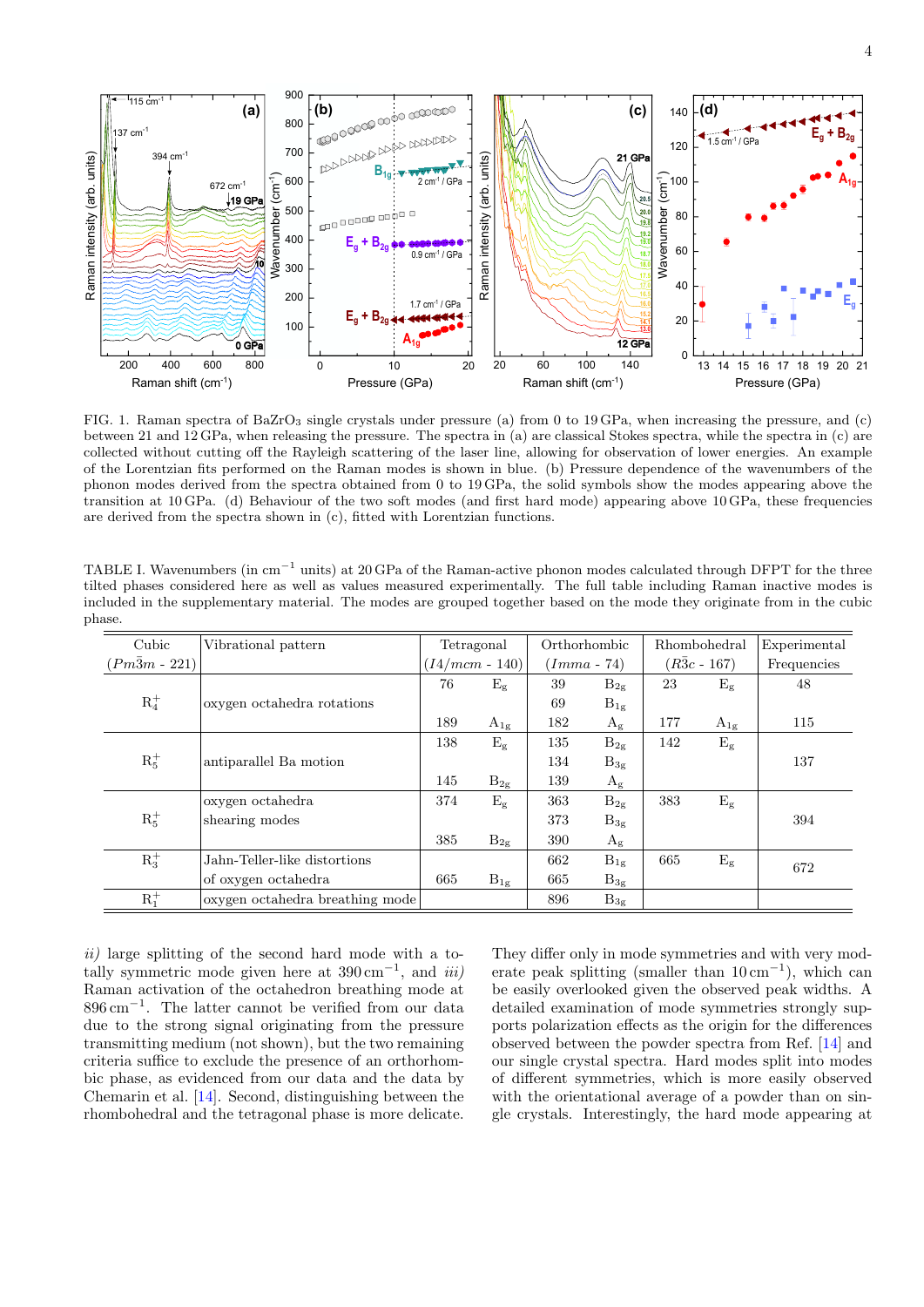$672 \text{ cm}^{-1}$  is predicted to have a B<sub>1g</sub> symmetry in the tetragonal phase, which makes it particularly difficult to observe on single crystal measurements if the tetragonal c axis is in the plane of the DAC. In contrast, it has the same symmetry  $(E_g)$  as the other hard modes in the rhombohedral phase, and no particular reason to be less visible. Therefore, comparison between our single crystal and the powder spectra from Ref. [\[14\]](#page-8-8) points towards the tetragonal phase as the most probable. This assignation becomes in turn perfectly compatible with the peak splitting reported at higher pressures: at low pressures close to the transitions, peak splitting is very weak and these doublets  $E_g \oplus B_{2g}$  appear as a single peak; the splitting is resolved only at higher pressures when the distortion become sizeable (at 30 GPa in Chemarin et al. [\[14\]](#page-8-8)).

In summary, Raman spectroscopy supports the hypothesis of a single phase transition towards a tetragonal I4/mcm phase, and no further transition takes place up to the maximum pressure of 30 GPa reached by Chemarin et al.

The exact same discussion can be made about  $SrTiO<sub>3</sub>$ and the conflicts on its Raman spectrum, with the additional simplicity that literature agrees on a single tetragonal phase. The splittings of the hard modes at 185 and 470 cm−<sup>1</sup> reported in Ref. [\[11\]](#page-8-6) and interpreted as a possible phase transition towards an orthorhombic phase remain in fact compatible with a tetragonal symmetry. Also, the mode around  $600 \text{ cm}^{-1}$  is seen less clearly on a single crystal [\[12\]](#page-8-17) than on powder [\[13\]](#page-8-7). Even though this mode is not clearly assigned in those past studies, it is now clear that it follows the behavior and polarization effects described above and in Table [I.](#page-3-1) We also note that the Raman signatures (gradual vanishing of the second-order Raman bands, emergence of the  $E_g$  soft mode) are essentially identical to the signatures reported for  $SrTiO<sub>3</sub>$  in Ref. [\[12\]](#page-8-17) and are all compatible with the tetragonal structure. Altogether,  $SrTiO<sub>3</sub>$  and  $BaZrO<sub>3</sub>$ appear as perfectly isostructural in their high-pressure behavior from the Raman point of view.

#### B. X-ray diffraction

Diffraction patterns measured for sample S2 are shown in Fig. [2.](#page-5-0)a up to a pressure of 45.1 GPa. A splitting of the peaks corresponding to the pseudo-cubic  $(200)_{\text{pc}}$  and  $(310)_{\text{pc}}$  reflections around 10.6 $\degree$  and 17 $\degree$  respectively is particularly visible from a pressure of 25.8 GPa. Other pseudo-cubic reflections show broadening with potentially unresolved peak splitting. The splitting of the  $(200)_{\text{pc}}$  reflection is not compatible with a rhombohedral structure but tetragonal and orthorhombic structures could be considered – if one considers the possibility that the full splitting of  $(200)_{\text{pc}}$  into three peaks cannot be resolved entirely (see Fig. S5 in the SM for more details). The tetragonal and orthorhombic structures are more easily distinguished by checking the lowangle region where a  $(011)$ <sub>o</sub> reflection is expected for the

orthorhombic phase only. The inset in Fig. [2.](#page-5-0)a shows an enlarged view of this low angle region with peak positions as obtained from fittings of the whole diffraction pattern measured at 45.1 GPa. The absence of any feature around 4.7◦ and the arguments from Raman spectroscopy allow us to discard the orthorhombic phase and retain the tetragonal  $I4/mcm$  as the only high-pressure phase. Let us point out that the  $(011)$ <sub>o</sub> reflection is not a weak superstructure due to oxygen tilting but reflects off-centering of the heavy Ba ion that would yield non negligible intensity.

Rietveld refinement of the patterns were performed in the cubic and tetragonal phases. As illustrated in the top panel of Fig. [2.](#page-5-0)b, the diffraction pattern of S1 can be perfectly fitted at 1.34 GPa in the cubic phase. Refinements are less satisfactory at higher pressures, as illustrated with the pattern at 45.1 GPa shown in the bottom panel of Fig. [2.](#page-5-0)b. This is expected due to a general degradation of the pattern quality at high pressure following intergrain stress, loss of hydrostaticity, etc. Unfortunately, the quality of the pattern was not sufficient to determine reliably the oxygen positions, it is therefore not possible to give a value for the tilt angle itself. For completeness, we also performed a Rietveld refinement of the pattern at 45.1 GPa in the orthorhombic phase (also displayed in Fig. [2.](#page-5-0)b), only to note that it does not improve the quality of the refinement as compared to the tetragonal case (reliability factors are, for  $Imma, R_p = 16.3, R_{wp} = 13.0$ and  $\chi^2 = 0.58$  while slightly better values are found for  $I4/mcm$   $R_p = 12.8$ ,  $R_{wp} = 12.3$  and  $\chi^2 = 0.59$ ) which further validates the tetragonal assignation.

The pressure-volume relation of S1, S2 and S3 are shown in Fig. [2.](#page-5-0)d. All data were adequately fitted using the 3rd-order Birch-Murnaghan (BM) EoS (a discussion on the choice of EoS is provided in Fig. S6 of the SM based on finite-strain analysis  $[52]$ ), fitted volumes at zero pressure as well as bulk moduli and its pressure derivative are provided in the figure. For the tetragonal phase, very small deviations (i.e. volume deviations smaller than  $0.1\%$ , as shown in the supplementary material, SM, Fig. S7) are found from the fitted EoS up to the highest pressure, which is another indication that no other phase transition takes place and that only the I4/mcm structure remains stable at least up to 45.1 GPa. There is no measurable volume jump at the transition. The pressure dependence of the bulk modulus in both phases has been included as an inset to Fig. [2.](#page-5-0)d in order to better illustrate the changes of second derivative of the Gibbs energy at the transition pressure. As it can be seen in the inset, at the transition pressure the bulk modulus exhibits a decrease of slope (due to the decreased  $K'$  for the high-pressure phase) together with a small variation  $(\Delta K = -5.5 \text{ GPa})$ , which is consistent with a secondorder transition.

From the Rietveld refinements we extracted the lattice parameters for both phases for samples S1 and S2. The tetragonality  $c/a$  is plotted versus pressure in Fig. [2.](#page-5-0)c. It is more insightful to use symmetry-adapted spontaneous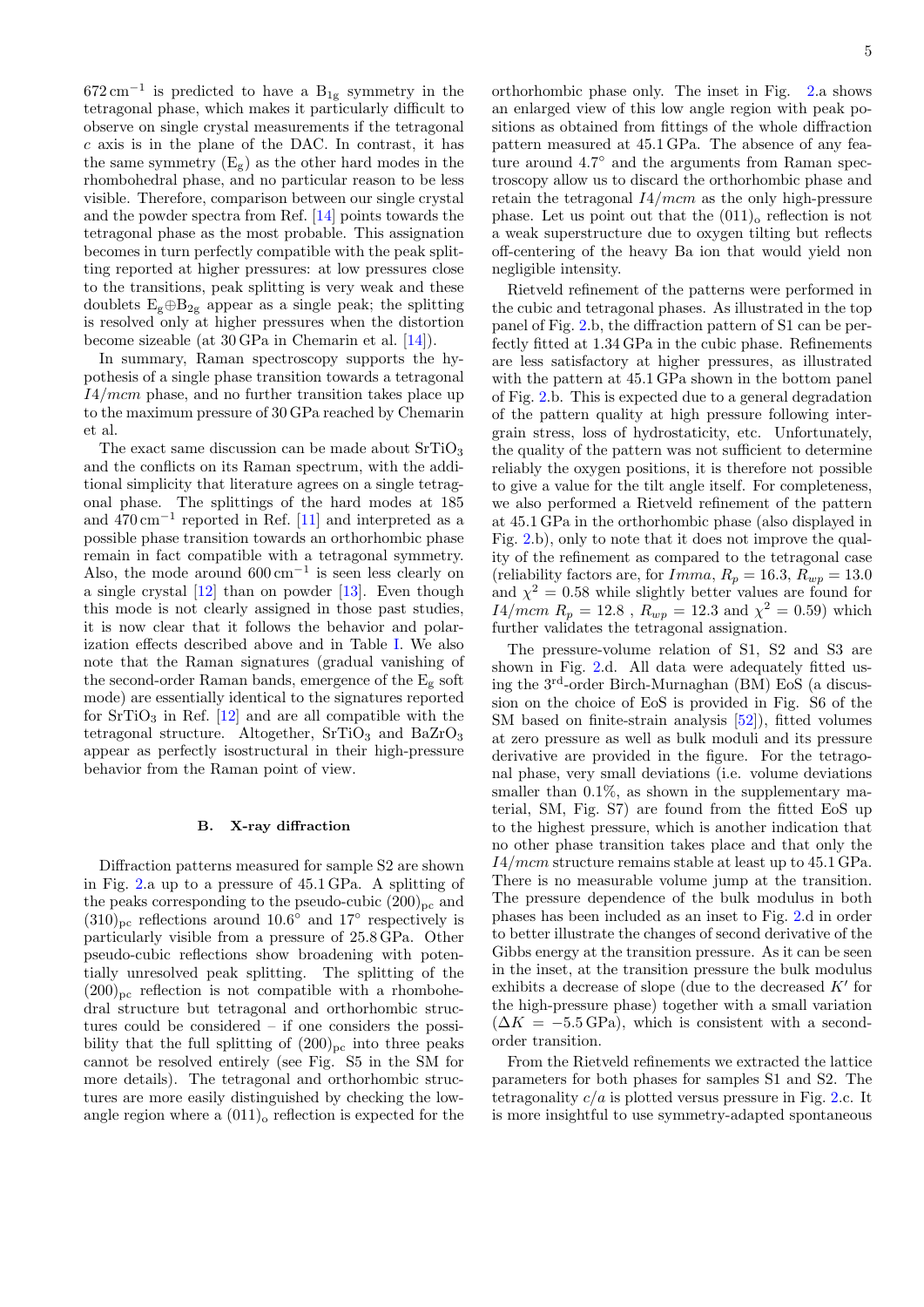

<span id="page-5-0"></span>FIG. 2. (a) Diffraction patterns of sample S2. Inset: Zoom of the low-angle region. Low-angle fitted peak positions at 45.1 GPa are included as red and blue ticks corresponding to  $I4/mcm$  and  $Imma$  structures, respectively. Note that no diffraction peak is visible where the reflection (011) of an Imma phase would be expected. (b) Top: Rietveld fit (grey line) to a diffraction pattern (black line) acquired at 1.34 GPa. Bottom: Rietveld fit assuming tetragonal and orthorhombic phases (red and blue dashed lines, respectively) to a pattern acquired at a pressure of 45.1 GPa. Fitted positions for all reflections are included at the bottom as colored ticks. Both panels use the same intensity scale and residuals of the Imma fit are vertically shifted for a better comparison. (c) Pressure dependence of the volume per formula unit ABO<sub>3</sub> for the cubic and tetragonal phases (black and red, respectively). Lines are fits to BM EoS (for the cubic phase a high pressure extrapolation is included as a black dashed line). Inset: Bulk modulus as a function of pressure. (d) Top: Tetragonality  $(c/a \text{ ratio})$  as a function of pressure as obtained from the fitted x-ray diffraction (XRD) patterns of sample S2 (crosses) and adapted DFT calculations (circles). Bottom: Volume  $(e_a)$  and tetragonal  $(e_t)$  spontaneous strains as obtained from the experiments (crosses), our calculations (open symbols) and calculations published by Granhed et al. [\[31\]](#page-9-18). Our reported DFT-values include a pressure shift (+10 GPa) as discussed in the text; this is not the case for values taken from Ref. [\[31\]](#page-9-18) calculated through the hybrid Heyd-Scuseria-Ernzerhof (HSE) functional, which provides a slight larger volume than the one obtained from the WC-functional employed here (cf. Table I in Ref. [\[31\]](#page-9-18)).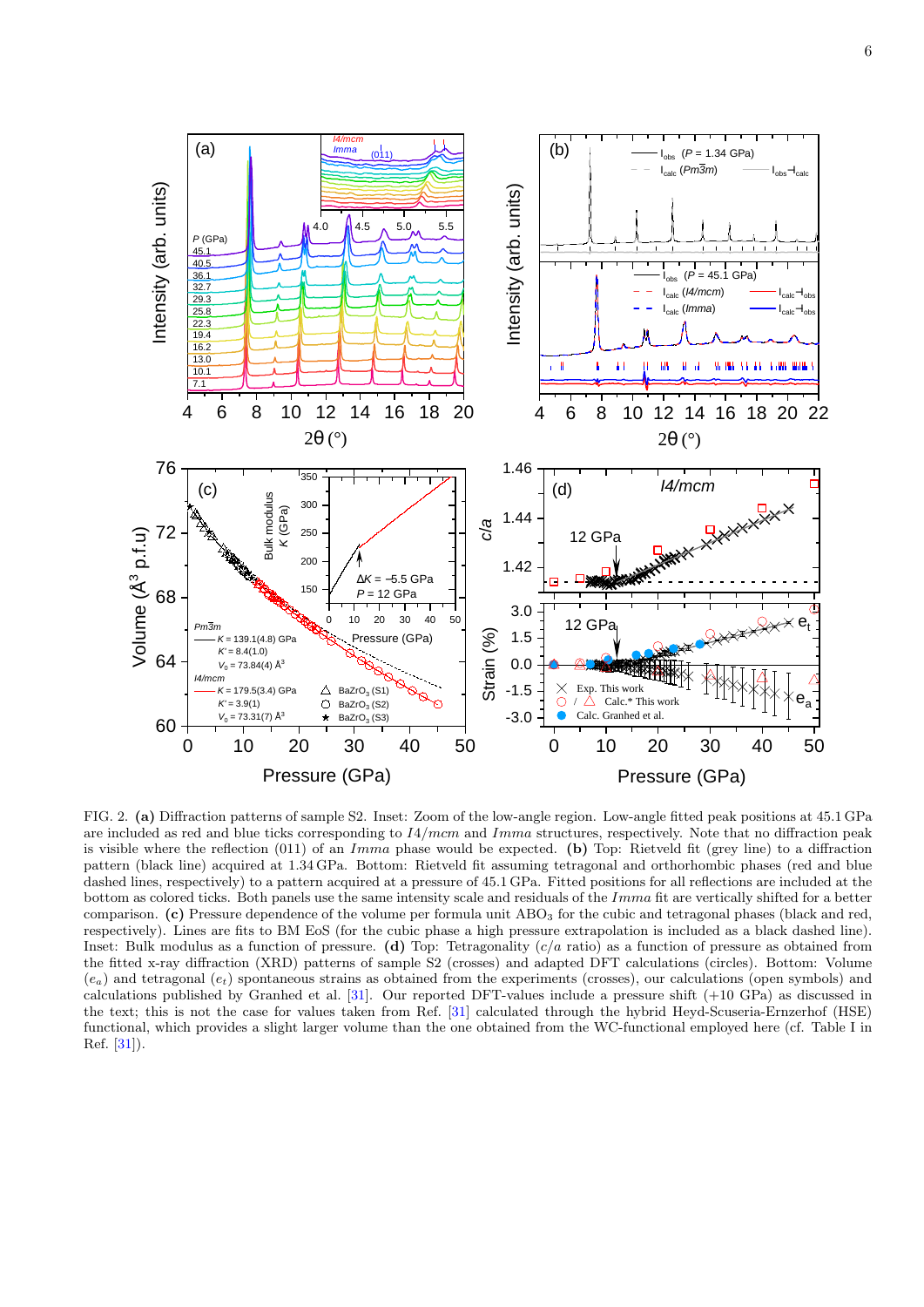7

strains defined as  $e_a = (2e_1 + e_3)$  (volume strain) and  $e_t =$  $2(e_3 - e_2)$  /  $\sqrt{3}$  (tetragonal strain), where  $e_1$  and  $e_3$  are the spontaneous strain components of the tetragonal phase with respect the cubic phase,  $e_1 = e_2 = (a_{pc} - a_0)/a_0$  and  $e_3 = (c_{pc} - a_0)/a_0$  [\[53\]](#page-9-24). Here we took  $a_0 = V^{1/3}$  where V is a cubic volume extrapolated from the EoS of the cubic phase while the pseudocubic lattice constants were calculated from the tetragonal lattice constants,  $a_{pc} = a_t/\sqrt{2}$ and  $c_{pc} = c_t/2$ . As it can be seen in the lower panel of Fig. [2.](#page-5-0)c the tetragonal strain  $e_t$  is positive and linear with pressure with a slope of 7.5·10−<sup>4</sup> GPa−<sup>1</sup> . The volume strain  $e_a$  is negative and exhibits comparatively large errors due to the increasing uncertainty of the extrapolated EoS at higher pressure. Good agreement is found with respect to the DFT-prediction, as shown in Fig. [2.](#page-5-0)d. Noteworthy, both  $e_a$  and  $e_t$  values are very similar to those reported for  $SrTiO<sub>3</sub>$  [\[12\]](#page-8-17).

Overall, the combination of XRD and Raman spectroscopy data confirms that  $BaZrO<sub>3</sub>$  undergoes a phase transition from cubic to tetragonal but also show that no other transition happens up to the maximum experimental pressure investigated of 45.1 GPa.

The value of the transition pressure varies slightly depending on the method used. From the powder diffraction data, it can be determined by an extrapolation of tion data, it can be determined by an extrapolation of<br>the tetragonality to its ideal cubic value of  $\sqrt{2}$ , or of the tetragonal strain to zero, which gives a value of 12 GPa. This is in line with the emergence of superstructure reflections observed in the single crystal diffraction patterns only slightly above the noise level at 11.2 GPa and much more conclusively at 12.5 GPa (Fig. S4 in the SM). In the Raman data, the first-order peaks appear at 10 GPa, which is consistent with the  $\approx$ 11 GPa measured from Raman spectroscopy in Ref. [\[14\]](#page-8-8). The slightly lower value found by Raman spectroscopy as compared to XRD is consistent with the smaller coherence length of this technique and its sensitivity to small structural changes. We note that our values are significantly lower than the 17.2 GPa given in Ref [\[15\]](#page-8-9) where it was determined only from the observation of the peak splitting in a powder XRD pattern. In the following, we chose to retain the value of 10 GPa measured by Raman spectroscopy.

## C. First-principle calculations

The propensity of  $BaZrO<sub>3</sub>$  to undergo a pressureinduced structural phase transition can be inferred from the inspection of phonon frequencies calculated in the compressed cubic reference structure, as well as from the DFPT-calculated phonon dispersion curves shown in Fig. [3.](#page-7-0)a-c (and Fig. S1; cf. also Ref. [\[25\]](#page-8-19)). As it can be seen in the figure, an increase of external hydrostatic pressure  $(P)$  results in enhanced instabilities of the highsymmetry cubic phase arising from oxygen motion. In fact, increasing  $P$  enhances the antiferrodistortive  $(AFD)$ instabilities associated with the cooperative rotations of the oxygen octahedral cage (Fig. [3.](#page-7-0)d). For a wide range

of pressure, up to 40 GPa, the main driving instability is the one at  $R$ , accompanied by that at  $M$ , which is its continuation in the phonon spectrum. Higher pressure destabilize the system further, making polar and antipolar instabilities appearing at the  $\Gamma$  and  $X$  points.

It should be noted that, from DFT calculations, the cubic phase is already unstable at 0 GPa [\[28–](#page-9-1)[31,](#page-9-18) [36\]](#page-9-7), while a negative pressure of about ∼ −10 GPa - should be applied to get a cubic ground state (Fig. S1). Such behaviour should be ascribed to the fact that first-principles simulations do not account for temperature effects. On the one hand, the thermal expansion is not strong here; in fact, the relaxed lattice parameter (by DFT) of the cubic structure at  $0 K-0 GPa$  ( $\simeq 4.184$  Å) perfectly reproduces the low-temperature  $(T = 4.2 \text{ K})$  experimental value ( $\simeq$  4.188 Å), but is also very similar to that measured at room temperature ( $\simeq$  4.193 Å) [\[54\]](#page-9-25). A good agreement is also found for the volume and lattice parameters of the antiferrodistortive structures upon external pressure, with respect to those experimentally estimated via the Rietveld refinements of the XRD data (Fig. S3.ab). This also suggests that no pressure shifting should be applied when comparing PBE-WC-calculated structural parameters with those measured, as opposed to typical arguments for LDA-calculations [\[23,](#page-8-18) [25\]](#page-8-19). On the other hand, temperature can strongly affect the critical pressure  $(P_c)$  at which the phase transition occurs, shifting it towards a higher value, that is  $P_c \simeq 12$  GPa at room temperature experimentally. Indeed, the phase diagram of a similar compound,  $SrTiO<sub>3</sub>$ , exhibits a P-T slope of 0.054 GPa/K, or an increase of transition pressure from the cubic to the tetragonal phase of  $\Delta P_c = 16.2$  GPa for a temperature increase of 300 K, consistent with our pressure-shift correction [\[12\]](#page-8-17). Accordingly, a shift of  $+10$  GPa has been applied to the DFT data, when comparing the calculated  $c/a$  ratio and spontaneous strains with the experimental ones. The evolution of these structural quantities, reported in Fig. [2.](#page-5-0)c, are indeed the supporting signature of the occurrence of the phase transition. In any case, we are interested here in trends rather than in the accurate and absolute values of transition pressures, and this point is not deemed essential in the present study.

Next, we compared the energetics associated to the different possible AFD phases in order to evaluate the possible phase transitions. An analysis of the computed and measured Raman active modes for candidate structures was addressed in Sec. [III A.](#page-2-0) In Fig. [3.](#page-7-0)d, we show the evolution of the thermodynamic potential energy, the enthalpy  $H = U + PV$ , where U is the DFT-calculated internal energy of the system associated with the relaxed volume V of the AFD-structures under the constraint of given hydrostatic stress  $(\sigma_{ij})$ , corresponding to the external hydrostatic pressure  $\overrightarrow{P}$ . We see that there is a continuous increase of the energy gain as a function of pressure for the considered AFD structures with respect to the reference cubic. In particular, the tetragonal  $I4/mcm$  phase, to which corresponds the biggest oxygen rotation angle  $\Theta$  (Fig. [3.](#page-7-0)e), is the lowest energy configu-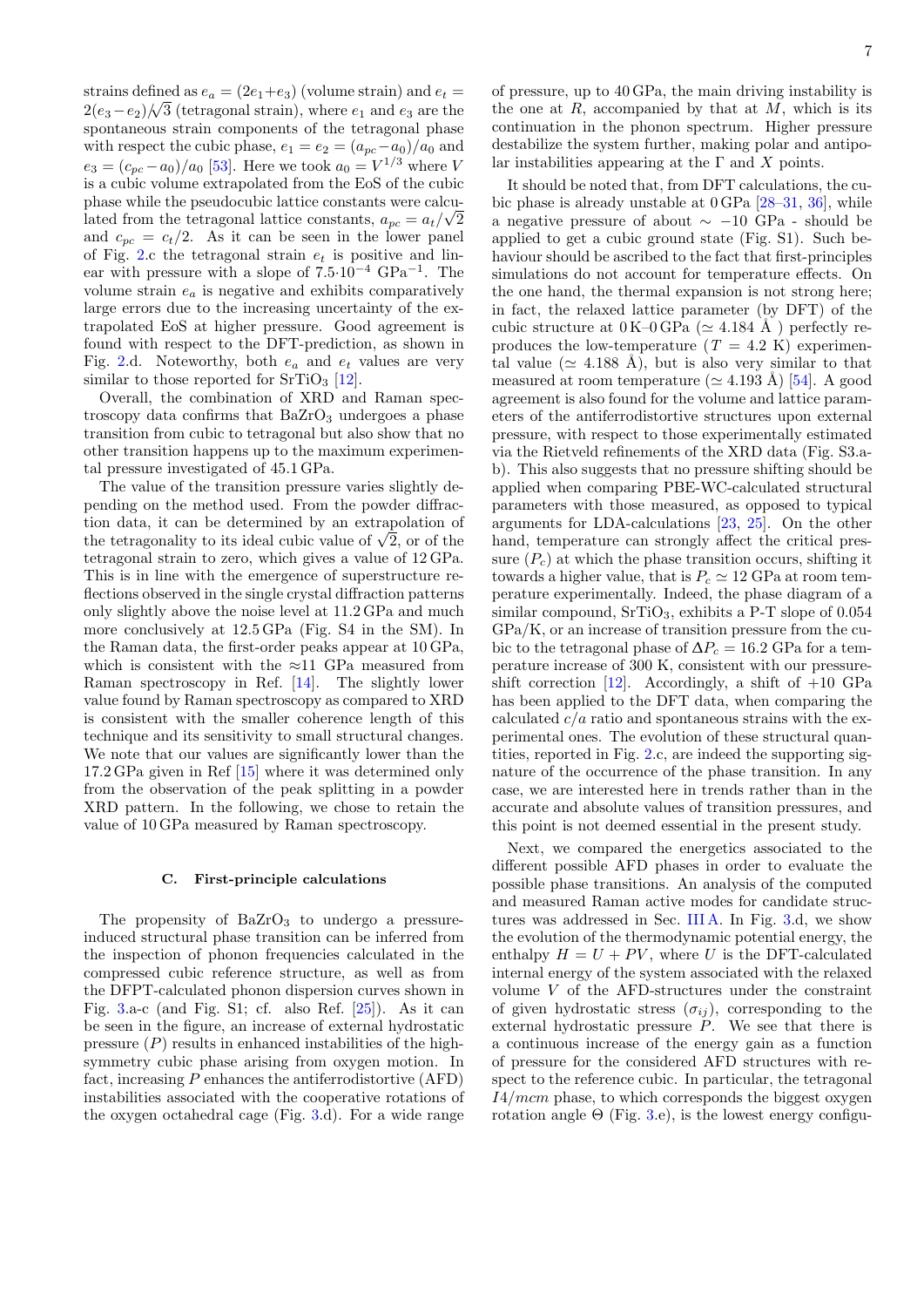

<span id="page-7-0"></span>FIG. 3. (a,b,c) DFPT phonon dispersion curves in the cubic phase for 20, 40 and 60 GPa applied hydrostatic pressure (corresponding lattice parameters a are 4.049 Å, 3.955 Å and 3.883 Å, respectively). Red, green and blue phononic branches involve mostly Ba, Zr and O vibrations, respectively. (d) Computed enthalpies (H), with respect to the cubic phase taken as reference at each pressure. (e) Evolution of the oxygen octahedra rotation angle Θ (in degree, ◦ ) with isotropic external pressure for different rotation patterns.

ration at all studied pressures. Noteworthy, the in-phase  $(a^0a^0c^+)$  rotation pattern, which define the tetragonal partner P4/mbm, produces a much lower gain of energy. In particular, in the compressed cubic cell, it can be seen that, there is a significant imbalance between the energy gain brought by the condensation of the  $c^+$  rotation and by the  $c^-$  ones, in favor of the latter, as shown in Fig. S3.c. This behavior is similar to what also observed in  $SrTiO<sub>3</sub>$  and PbTiO<sub>3</sub> [\[55,](#page-9-26) [56\]](#page-9-27), and thus it could be a typical feature of perovskite oxides with a tolerance factor t close to 1. Clearly, the interplay between pressure and strain relaxation stabilize the  $a^0a^0c^-$ -AFD tetragonal phase with I4/mcm space group at the expense of all other candidates. Moreover, the phonon spectrum of the  $I4/mcm$  phase  $(a^{0}a^{0}c^{-})$ , calculated at 20 GPa, does not display any instability or any mode softening (cf. Table SI and Fig. S2), confirming that the tetragonal phase is dynamically stable and suggesting that no further phase transition is expected in the investigated pressure range.

We also considered the possibility for a transition to the  $(a^-b^+a^-)$  tilt system, corresponding to the very common and stable orthorhombic  $Pnma$  structure. For this case, the system relaxes back to the orthorhombic Imma  $(a^{-}b^{0}a^{-})$  phase suppressing the  $b^{+}$  rotation, also in line with past studies [\[27,](#page-9-0) [57\]](#page-9-28). Therefore, this highlights that, in  $BaZrO<sub>3</sub>$ , the condensation of one rotational mode suppresses the partner one. It can be surprising at first sight, given how common the  $Pnma$  structure is in per-

ovskite systems and the various tilt instabilities appearing at high pressure (e.g. at 60 GPa). Nevertheless, a careful analysis of the phonon dispersion and character of the modes at the different high-symmetry  $q$ -points of the cubic-BZ zone reveals crucial features. In  $Pnma$  perovskites such as  $CaTiO<sub>3</sub>$  and  $SrZrO<sub>3</sub>$  at 0 GPa [\[5,](#page-8-3) [34\]](#page-9-5), it is the competition and coexistence of in-phase and antiphase rotations together with the trilinear coupling of the latter modes with the A-cation antipolar displacement, in turn also linked to the existence of an unstable polar zone-center mode in the parent cubic phase, mainly driven by the A-cation, to lower the ground state energy [\[5,](#page-8-3) [58,](#page-9-29) [59\]](#page-9-30). Instabilities involving displacements of the A cation is therefore a key ingredient that is missing in  $BaZrO_3$  at high pressure, and a fortiori at ambient pressure. At ambient pressure, cubic  $BaZrO<sub>3</sub>$  displays neither the unstable in-phase tilt mode nor any polar instability. Under pressure, these modes become indeed unstable but (i) the pattern of distortion associated to the unstable Γ-mode is mainly characterized by a polar motion of the zirconium atoms at the B-site against the oxygen cage; (ii) the phonon branch related to the Badisplacements stay higher in energy with respect to the  $CaTiO<sub>3</sub>$  and  $SrZrO<sub>3</sub>$  cases. As a result, the *Pnma* phase is never stabilized.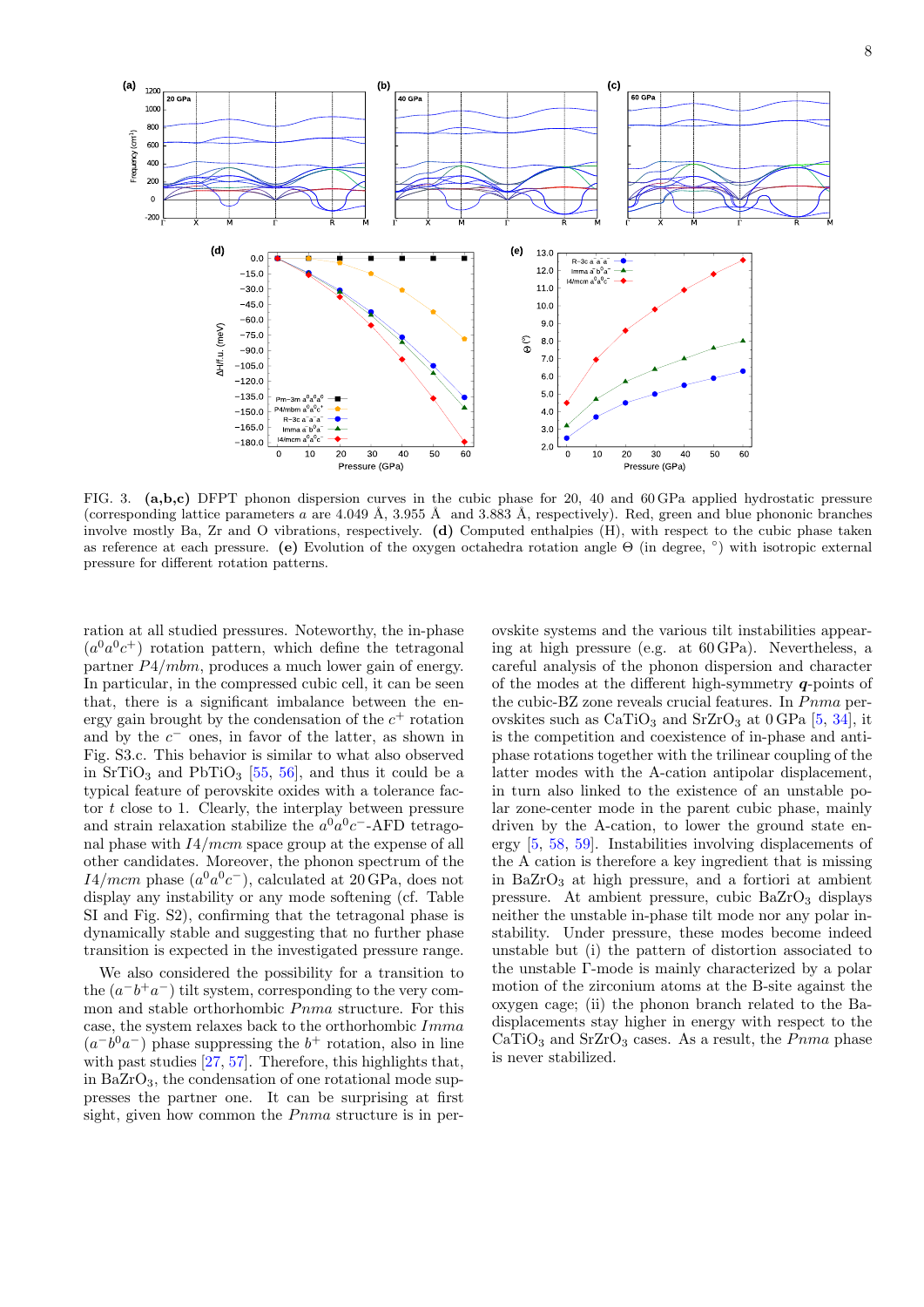### IV. CONCLUSION

In summary, we have reported a combination of Raman spectroscopy, x-ray diffraction and first-principle calculations aimed at clarifying the high-pressure behaviour of  $BaZrO<sub>3</sub>$ . We confirm the picture according to which  $BaZrO<sub>3</sub>$  undergoes a single phase transition around  $10$  GPa to a tetragonal  $I4/mcm$  phase and retains this structure until the highest pressures investigated – here 45.1 GPa. We have reconciled this result with previous claims for the existence of a second phase transition, and in particular clarified the Raman mode assignment of the high-pressure phase. From our analysis, it turns out that a second transition to an orthorhombic phase or any other tilted phase is, in fact, not expected. Instead, our study draws a picture where the stability and dominance of the tetragonal phase with its single anti-phase tilt is reinforced with high pressure, with a tilt angle that can reach values as large as 13◦ at 60 GPa according to DFT. The question of its stability limit at even higher pressures therefore remains an open question. Following recent theoretical studies, two candidate phase transitions can be considered. The first is a transition to a polar phase combining tilts and polar cation displacements. The second is a direct transition to a post-perovskite phase. We anticipate that measurements in the 100 GPa (MBar) range,

## ACKNOWLEDGMENTS

C.T., D.A. and R.O. contributed equally to this paper and are therefore sharing first authorship. The authors are grateful to M. Mezouar and W.A. Crichton (ESRF ID27) for in-house beamtime allocation and for their help during Neon gaz loading of the DACs. We acknowledge SOLEIL for provision of synchrotron radiation facilities under proposal N. 20191842. This work was supported by the Innovative Training Networks (ITN) Marie Sklodowska-Curie Actions-European Joint Doctorate in Functional Material Research (EJDFunMat) (Project No. 641640). DFT-based calculations have been performed on the NIC4 and NIC5 clusters hosted at the University of Liège, within the 'Consortium des Équipements de Calcul Intensif' (CÉCI), funded by  $F.R.S-FNRS$ (Grant No. 2.5020.1) and by the Walloon Region. C.T., M.G., J.K. acknowledge financial support from the Fond National de Recherche Luxembourg through a PEARL Grant (No. FNR/P12/4853155/Kreisel). D.A. is grateful to S. Picozzi (CNR-SPIN) and to M. Verstraete and B. Dupé (ULiege) for the time allowed to work on the writing of this paper.

- <span id="page-8-0"></span>[1] A. M. Glazer, [Phase Transitions](http://dx.doi.org/10.1080/01411594.2010.544732) **84**, 405 (2011).
- <span id="page-8-1"></span>[2] A. M. Glazer, [Acta Crystallographica Section B](http://dx.doi.org/10.1107/S0567740872007976) 28, 3384 [\(1972\).](http://dx.doi.org/10.1107/S0567740872007976)
- [3] A. M. Glazer, [Acta Crystallogr. A](http://dx.doi.org/10.1107/S0567739475001635) 31, 756 (1975).
- <span id="page-8-2"></span>[4] C. J. Howard and H. T. Stokes, [Acta Cryst. A](http://dx.doi.org/10.1107/S0108767304024493) 61, 93 [\(2005\).](http://dx.doi.org/10.1107/S0108767304024493)
- <span id="page-8-3"></span>[5] S. Amisi, E. Bousquet, K. Katcho, and P. Ghosez, [Phys.](http://dx.doi.org/ 10.1103/PhysRevB.85.064112) Rev. B 85[, 064112 \(2012\).](http://dx.doi.org/ 10.1103/PhysRevB.85.064112)
- <span id="page-8-4"></span>[6] G. A. Samara, T. Sakudo, and K. Yoshimitsu, [Phys.](http://dx.doi.org/10.1103/PhysRevLett.35.1767) Rev. Lett. 35[, 1767 \(1975\).](http://dx.doi.org/10.1103/PhysRevLett.35.1767)
- [7] W. Zhong and D. Vanderbilt, [Phys. Rev. Lett.](http://dx.doi.org/10.1103/PhysRevLett.74.2587) 74, 2587 [\(1995\).](http://dx.doi.org/10.1103/PhysRevLett.74.2587)
- [8] T. Tohei, A. Kuwabara, T. Yamamoto, F. Oba, and I. Tanaka, [Phys. Rev. Lett.](http://link.aps.org/abstract/PRL/v94/e035502) 94, 035502 (2005).
- [9] R. J. Angel, J. Zhao, and N. L. Ross, [Phys. Rev. Lett.](http://link.aps.org/abstract/PRL/v95/e025503) 95[, 025503 \(2005\).](http://link.aps.org/abstract/PRL/v95/e025503)
- <span id="page-8-5"></span>[10] H. J. Xiang, M. Guennou, J. Íñiguez, J. Kreisel, and L. Bellaiche, Phys. Rev. B 96[, 054102 \(2017\).](http://dx.doi.org/ 10.1103/PhysRevB.96.054102)
- <span id="page-8-6"></span>[11] A. Grzechnik, G. H. Wolf, and P. F. McMillan, [J. Raman](http://dx.doi.org/ 10.1002/(SICI)1097-4555(199711)28:11<885::AID-JRS179>3.0.CO;2-Z) Spectrosc. 28[, 885 \(1997\).](http://dx.doi.org/ 10.1002/(SICI)1097-4555(199711)28:11<885::AID-JRS179>3.0.CO;2-Z)
- <span id="page-8-17"></span>[12] M. Guennou, P. Bouvier, J. Kreisel, and D. Machon, Phys. Rev. B **81**[, 054115 \(2010\).](http://link.aps.org/doi/10.1103/PhysRevB.81.054115)
- <span id="page-8-7"></span>[13] T. Yamanaka, M. Ahart, H.-K. Mao, and H. Yan, [Jour](http://dx.doi.org/ 10.1088/1361-648x/aabef3)[nal of Physics: Condensed Matter](http://dx.doi.org/ 10.1088/1361-648x/aabef3) 30, 265401 (2018).
- <span id="page-8-8"></span>[14] C. Chemarin, N. Rosman, T. Pagnier, and G. Lucazeau, [Journal of Solid State Chemistry](http://dx.doi.org/10.1006/jssc.1999.8530) 149, 298 (2000).
- <span id="page-8-9"></span>[15] X. Yang, Q. Li, R. Liu, B. Liu, H. Zhang, S. Jiang, J. Liu, B. Zou, T. Cui, and B. Liu, [Journal of Applied Physics](http://dx.doi.org/ 10.1063/1.4868906) 115[, 124907 \(2014\).](http://dx.doi.org/ 10.1063/1.4868906)
- <span id="page-8-10"></span>[16] S. Åsbrink and A. Waśkowska, [Phys. Rev. B](http://link.aps.org/abstract/PRB/v53/p12) 53, 12 [\(1996\).](http://link.aps.org/abstract/PRB/v53/p12)
- <span id="page-8-11"></span>[17] M. Guennou, P. Bouvier, G. Garbarino, J. Kreisel, and E. K. H. Salje, [J. Phys.: Condens. Matter](http://stacks.iop.org/0953-8984/23/i=48/a=485901) 23, 485901 [\(2011\).](http://stacks.iop.org/0953-8984/23/i=48/a=485901)
- <span id="page-8-12"></span>[18] S. A. T. Redfern, [J. Phys.: Condens. Matter](http://stacks.iop.org/0953-8984/8/i=43/a=019) 8, 8267 [\(1996\).](http://stacks.iop.org/0953-8984/8/i=43/a=019)
- <span id="page-8-13"></span>[19] C. J. Howard, K. S. Knight, B. J. Kennedy, and E. H. Kisi, [Journal of Physics: Condensed Matter](http://dx.doi.org/10.1088/0953-8984/12/45/101) 12, L677 [\(2000\).](http://dx.doi.org/10.1088/0953-8984/12/45/101)
- <span id="page-8-14"></span>[20] S. K. Mishra, N. Choudhury, S. L. Chaplot, P. S. R. Krishna, and R. Mittal, Phys. Rev. B 76[, 024110 \(2007\).](http://dx.doi.org/ 10.1103/PhysRevB.76.024110)
- <span id="page-8-15"></span>[21] D. Cabaret, B. Couzinet, A.-M. Flank, J.-P. Itié, P. Lagarde, and A. Polian, [AIP Conference Proceedings](http://dx.doi.org/ 10.1063/1.2644447) 882, [120 \(2007\).](http://dx.doi.org/ 10.1063/1.2644447)
- <span id="page-8-16"></span>[22] M. Fischer, B. Bonello, J.-P. Itié, A. Polian, E. Dartyge, A. Fontaine, and H. Tolentino, [Phys. Rev. B](http://link.aps.org/abstract/PRB/v42/p8494) 42, 8494  $(1990).$
- <span id="page-8-18"></span>[23] E. Bousquet and P. Ghosez, [Phys. Rev. B](http://dx.doi.org/10.1103/PhysRevB.74.180101) 74, 180101 [\(2006\).](http://dx.doi.org/10.1103/PhysRevB.74.180101)
- [24] I. A. Kornev and L. Bellaiche, [Phase Transitions](http://www.informaworld.com/10.1080/01411590701228117) 80, 385  $(2007)$
- <span id="page-8-19"></span>[25] C. Zhu, K. Xia, G. R. Qian, C. L. Lu, W. Z. Luo, K. F. Wang, and J.-M. Liu, [Journal of Applied Physics](http://dx.doi.org/10.1063/1.3080245) 105, [044110 \(2009\).](http://dx.doi.org/10.1063/1.3080245)
- <span id="page-8-20"></span>[26] E. Rahmatizad Khajehpasha, S. Goedecker, and S. A. Ghasemi, [Journal of Computational Chemistry](http://dx.doi.org/10.1002/jcc.26490) 42, 699 [\(2021\).](http://dx.doi.org/10.1002/jcc.26490)